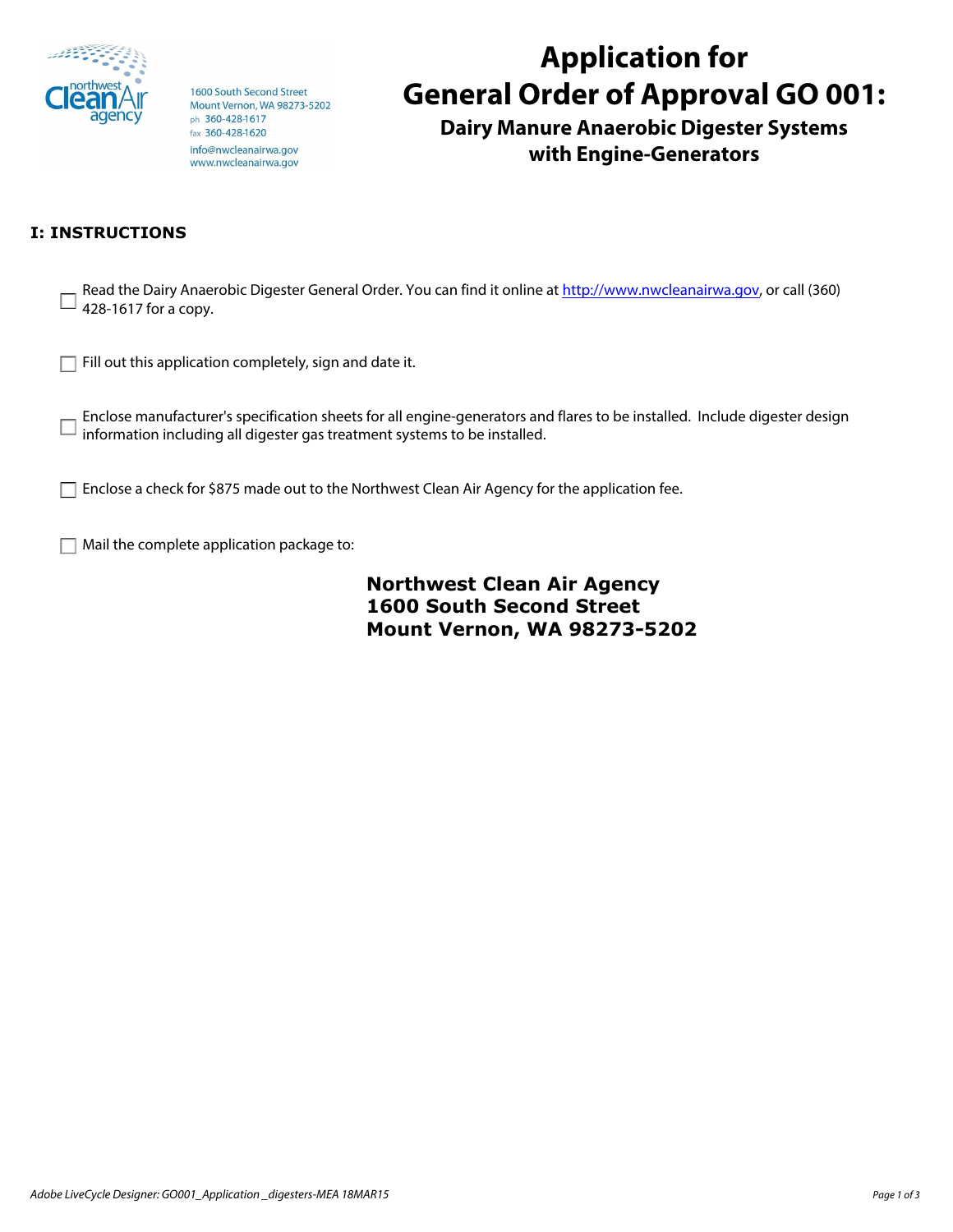| <b>I. COMPANY INFORMATION</b>                                                                                                                                                                                                 |         |                                                                                                                                                                                                                                |                                                                                                                       |      |
|-------------------------------------------------------------------------------------------------------------------------------------------------------------------------------------------------------------------------------|---------|--------------------------------------------------------------------------------------------------------------------------------------------------------------------------------------------------------------------------------|-----------------------------------------------------------------------------------------------------------------------|------|
|                                                                                                                                                                                                                               |         |                                                                                                                                                                                                                                |                                                                                                                       |      |
|                                                                                                                                                                                                                               |         |                                                                                                                                                                                                                                |                                                                                                                       |      |
|                                                                                                                                                                                                                               |         | State: and the state of the state of the state of the state of the state of the state of the state of the state of the state of the state of the state of the state of the state of the state of the state of the state of the |                                                                                                                       |      |
| Company mailing address:                                                                                                                                                                                                      |         |                                                                                                                                                                                                                                | <u> 1989 - Johann Stoff, amerikansk politiker (d. 1989)</u>                                                           |      |
|                                                                                                                                                                                                                               | State:  |                                                                                                                                                                                                                                |                                                                                                                       |      |
|                                                                                                                                                                                                                               |         |                                                                                                                                                                                                                                |                                                                                                                       |      |
| 4. Company phone:<br><u> 1980 - Jan Stein Stein, fransk politik (f. 1980)</u>                                                                                                                                                 |         |                                                                                                                                                                                                                                |                                                                                                                       |      |
|                                                                                                                                                                                                                               |         |                                                                                                                                                                                                                                | <u> 1989 - Johann Harry Harry Harry Harry Harry Harry Harry Harry Harry Harry Harry Harry Harry Harry Harry Harry</u> |      |
| III. SYSTEM INFORMATION                                                                                                                                                                                                       |         |                                                                                                                                                                                                                                |                                                                                                                       |      |
| A. DIGESTER SIZE INFORMATION                                                                                                                                                                                                  |         |                                                                                                                                                                                                                                |                                                                                                                       |      |
|                                                                                                                                                                                                                               |         |                                                                                                                                                                                                                                |                                                                                                                       |      |
| 2. Digester operating temperature: □ Mesophilic                                                                                                                                                                               |         | $\Box$ Thermophilic $\Box$ Psychrophilic                                                                                                                                                                                       |                                                                                                                       |      |
|                                                                                                                                                                                                                               |         |                                                                                                                                                                                                                                |                                                                                                                       |      |
|                                                                                                                                                                                                                               |         |                                                                                                                                                                                                                                |                                                                                                                       |      |
| 7. Will additional digester feedstocks be used? $\Box$ Yes $\Box$ No If yes, list types, sources and quantities below:                                                                                                        |         |                                                                                                                                                                                                                                |                                                                                                                       |      |
|                                                                                                                                                                                                                               |         |                                                                                                                                                                                                                                |                                                                                                                       |      |
| 8. Will facility limit usage of non-dairy manure feedstock to comply with Solid Waste Permit exemption in RCW 70.95.330?<br>Yes $\Box$ No<br>9.a. Describe method to be used to control hydrogen sulfide in the digester gas: |         |                                                                                                                                                                                                                                |                                                                                                                       |      |
| 9.b. What is the design hydrogen sulfide concentration before and after (orwith and without the control in operation) the control<br>method?                                                                                  |         |                                                                                                                                                                                                                                |                                                                                                                       |      |
| Hydrogen sulfide concentration before control:                                                                                                                                                                                |         | After control:                                                                                                                                                                                                                 |                                                                                                                       |      |
| 10. Design digester gas production rate                                                                                                                                                                                       | scf/day |                                                                                                                                                                                                                                | Methane content                                                                                                       | $\%$ |
|                                                                                                                                                                                                                               |         | scf/year                                                                                                                                                                                                                       | Heat content                                                                                                          |      |